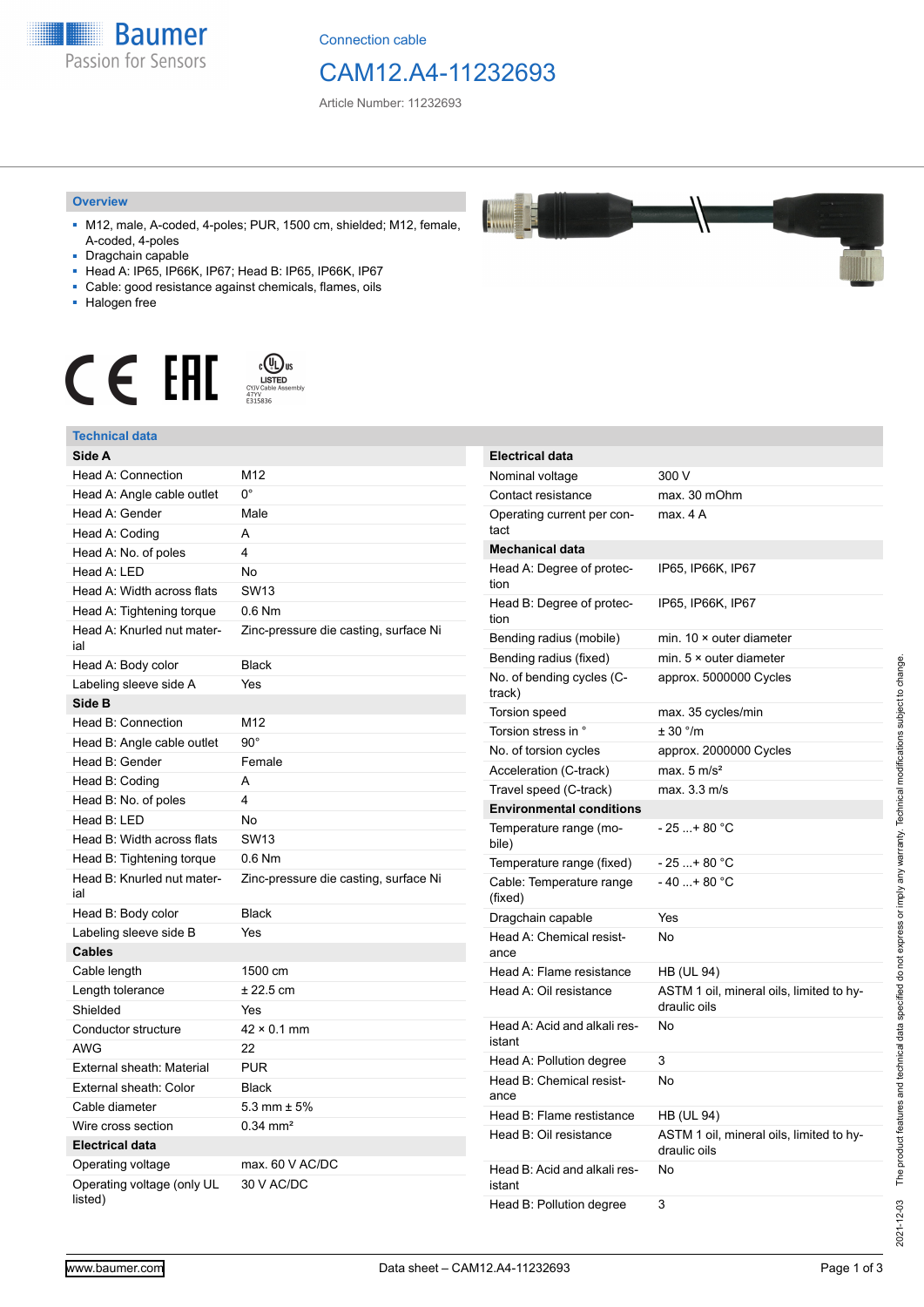

Connection cable

## CAM12.A4-11232693

Article Number: 11232693

#### **Technical data**

**Technical drawing**

**Side A**

### **Environmental conditions**

Cable: Chemical resistance Good (DIN EN 60811-404)

Cable: Flame resistance Conform UL 1581 §1090 (H); CSA FT2; IEC 60332-2-2

## **Environmental conditions**

Cable: Silicone-free Yes

Cable: Oil resistance Good (DIN EN 60811-404)

## **Side B**

**Coding**

### **Technical drawing**





#### **Coding**